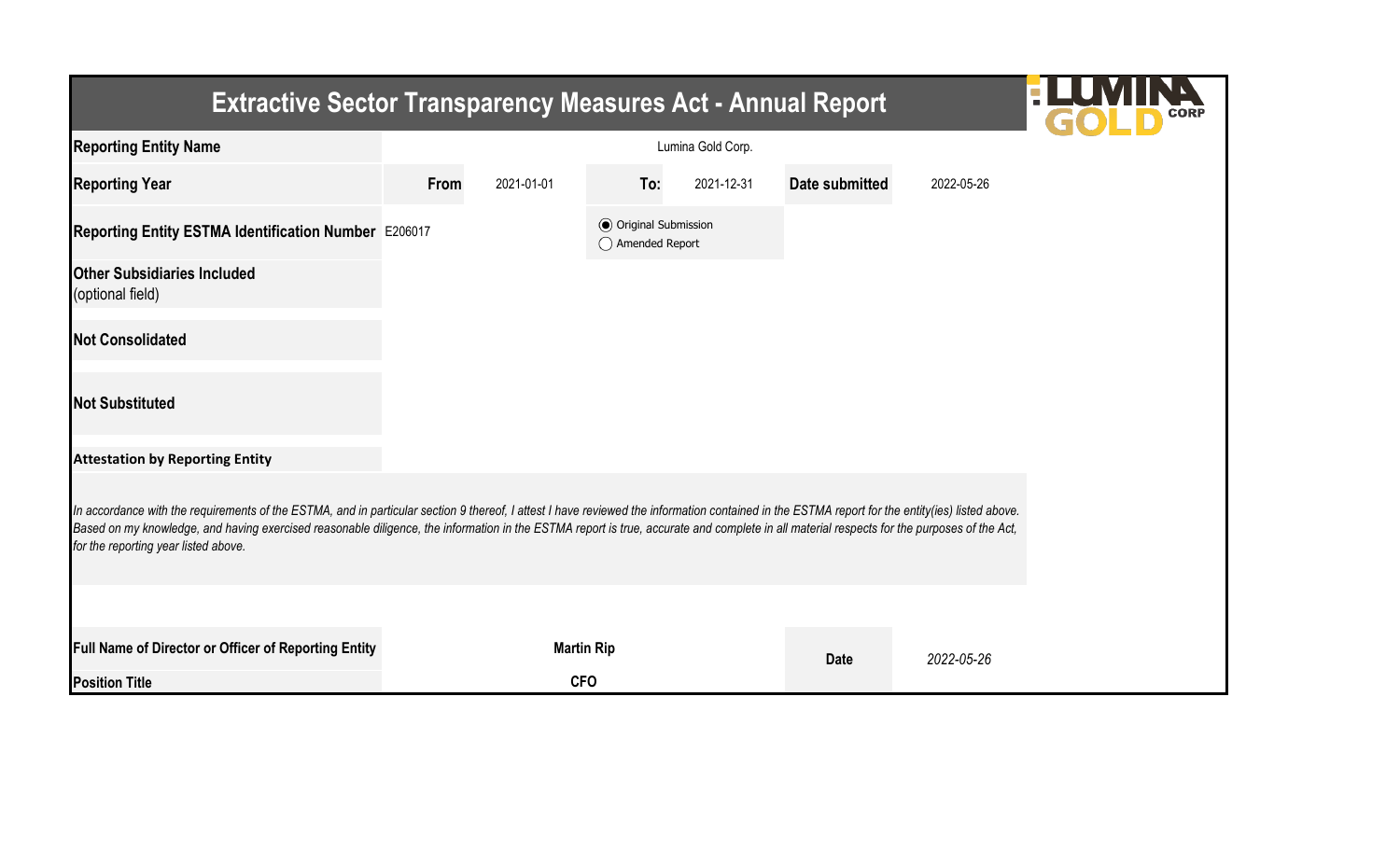| <b>Extractive Sector Transparency Measures Act - Annual Report</b>                                                                                                               |                         |                                                                                        |                                     |                  |         |                                                                                                                                                                                        |                |                  |                                        |                                      |                     |
|----------------------------------------------------------------------------------------------------------------------------------------------------------------------------------|-------------------------|----------------------------------------------------------------------------------------|-------------------------------------|------------------|---------|----------------------------------------------------------------------------------------------------------------------------------------------------------------------------------------|----------------|------------------|----------------------------------------|--------------------------------------|---------------------|
| <b>Reporting Year</b><br><b>Reporting Entity Name</b><br><b>Reporting Entity ESTMA</b><br><b>Identification Number</b><br><b>Subsidiary Reporting Entities (if</b><br>necessary) | From:                   | 2021-01-01                                                                             | To:<br>Lumina Gold Corp.<br>E206017 | 2021-12-31       |         | <b>Currency of the Report</b>                                                                                                                                                          | CAD            |                  |                                        |                                      |                     |
| <b>Payments by Payee</b>                                                                                                                                                         |                         |                                                                                        |                                     |                  |         |                                                                                                                                                                                        |                |                  |                                        |                                      |                     |
| Country                                                                                                                                                                          | Payee Name <sup>1</sup> | Departments, Agency, etc<br>within Payee that Received<br>Payments <sup>2</sup>        | <b>Taxes</b>                        | <b>Royalties</b> | Fees    | <b>Production Entitlements</b>                                                                                                                                                         | <b>Bonuses</b> | <b>Dividends</b> | Infrastructure<br>Improvement Payments | <b>Total Amount paid to</b><br>Payee | Notes <sup>34</sup> |
| Ecuador                                                                                                                                                                          | Government of Ecuador   | SRI (Internal Revenue Service)                                                         |                                     |                  | 118,000 |                                                                                                                                                                                        |                |                  |                                        | 118,000(1)                           |                     |
| Ecuador                                                                                                                                                                          | Government of Ecuador   | ARCERNNR (Agency for<br>Regulation and Control of Non-<br>Renewable Natural Resources) |                                     |                  | 10,000  |                                                                                                                                                                                        |                |                  |                                        | 10,000(1)                            |                     |
| Ecuador                                                                                                                                                                          | Government of Ecuador   | Ministry of Environment, Water<br>and Ecological Transition                            |                                     |                  | 58,000  |                                                                                                                                                                                        |                |                  |                                        | 58,000(1)                            |                     |
| <b>Additional Notes:</b>                                                                                                                                                         |                         |                                                                                        |                                     |                  |         | (1) Payments in Ecuador made in U.S. Dollars have been converted at the average exchange rate for 2021 of 1USD = 1.2535 CAD. All CAD amounts have been rounded to the nearest \$1,000. |                |                  |                                        |                                      |                     |